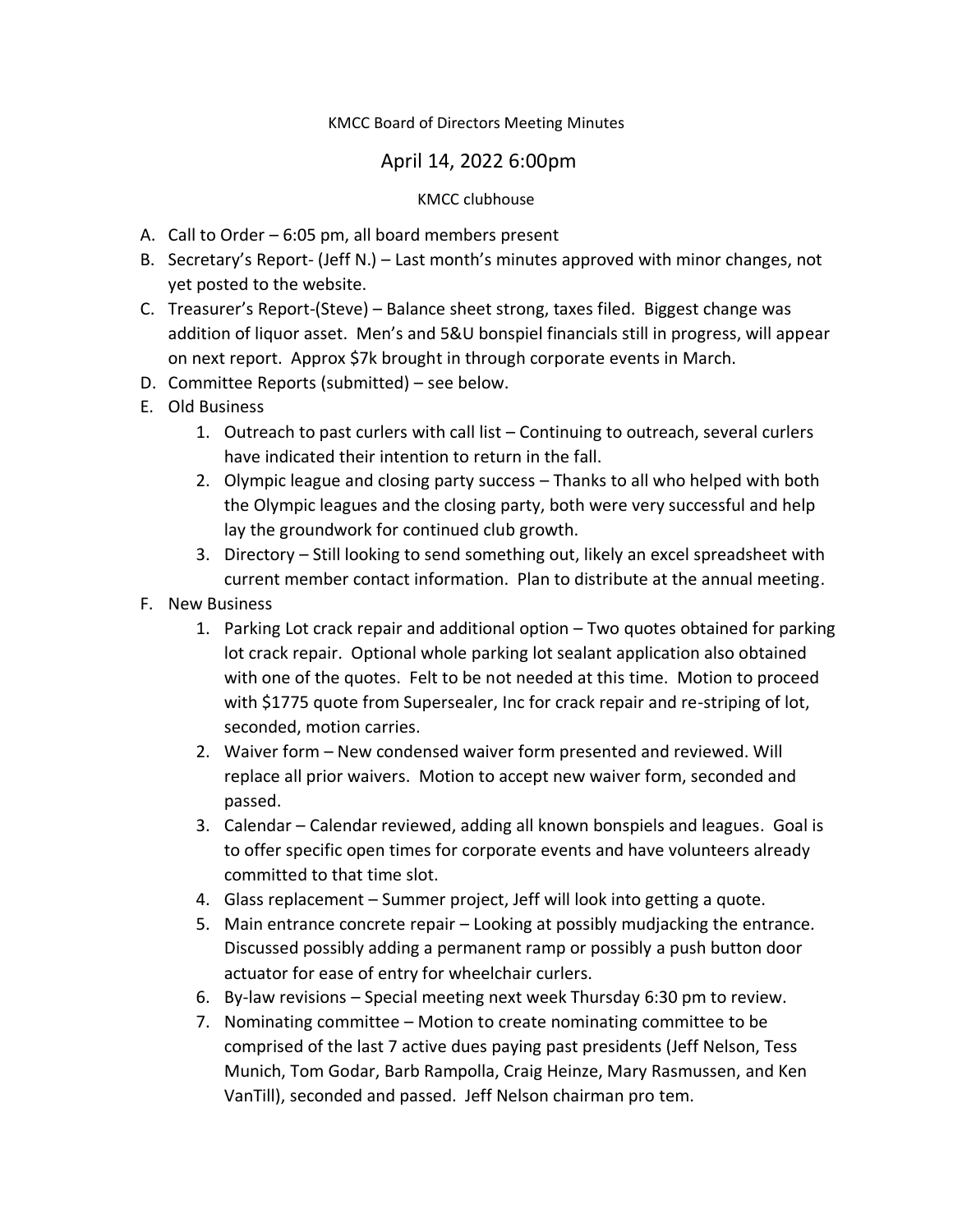- 8. Generator purchase Will get generator sized out to be able to run one compressor, so we can get an accurate quote on a unit.
- 9. Summer projects Cleaning tops of lockers. Take down and clean flags, board to determine which flags to rehang. Plan to complete condenser fence. Sat TV is on hold for the summer. Looking to get new ice monitoring system.

Respectfully submitted,

Jeff Nelson

KMCC Secretary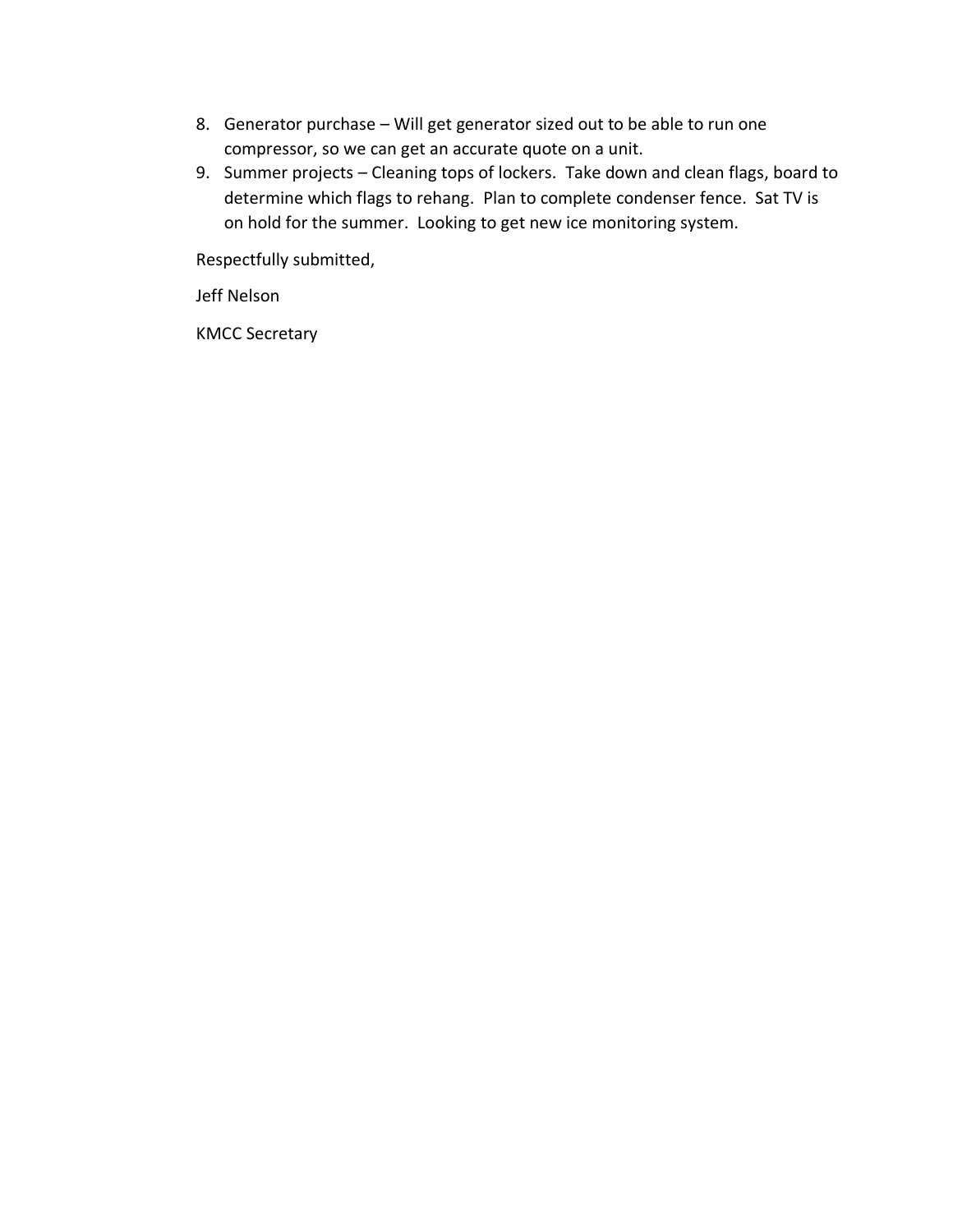# **Treasurer's Report – Steve Everett, Jr.**

April 2022

Income Statement

- Significant revenue recording in March (some current, some catch-up based on paperwork)
- o Over \$30k in Bonspiels (Mixed, Classic, Men's, and Cash Spiel) all recorded
- o Nearly \$7k in Corporate Event/Other Use
- o Kettles Christmas Raffle
- Expenses associated with Bonspiels and payment for tax filing

Balance Sheet

- Remains strong
- Added asset category for Club Liquor Inventory

Other Comments

- Tax Year 2020 filings completed
- Invitation to renew membership and pay by 5/31/21 to capture savings has been

communicated, several dues payments already coming in

# **April Ice Report – Adam Passo**

# From Larry:

+ I was pretty satisfied overall with the ice in the last month of the season, and I was satisfied with the ice for the Men's Bonspiel and the National Wheelchair Mixed Doubles Championship. Note that 'satisfied' is pretty high self-evaluation; it could have been a little better but not by very much. Good speed, good curl, no bias that I could detect. I even had some losers of games compliment the ice, which is pretty unusual.

+ Just starting the end-of-year ice-out procedures. Compressors are off, the ammonia has been pushed out into the orange tank (known as the receiver) in the pen outside with the condenser. We do that mostly for safety; in the unlikely event of a leak the ammonia is outside. I don't run the heaters during the melt (although that has been done in the past) because it just doesn't seem to make sense to me to spend \$ for slightly faster melting; who cares if the ice is out on April 20 or May 1? No difference. The brine pump is running; I'd like to